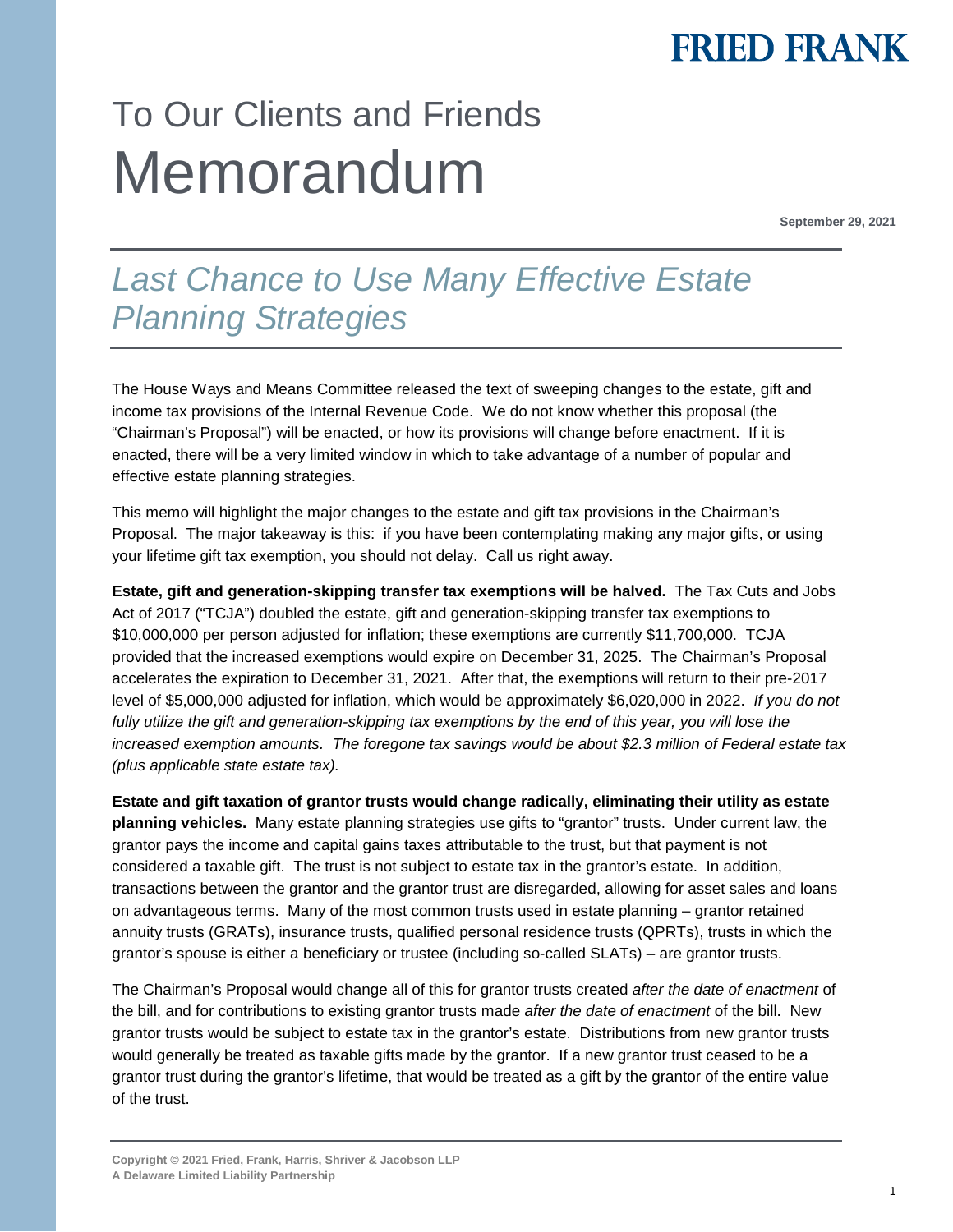The provision that says that new contributions to an existing grantor trust would be subject to the new rules (e.g., making part of the trust subject to estate taxation in the grantor's estate) is particularly troublesome. A literal reading of the text would mean that, if the grantor of an existing insurance trust made post-enactment gifts to pay insurance premiums, part of the trust would be subject to tax in the grantor's estate (potentially including insurance proceeds). If an existing grantor trust was decanted to a new trust to modify administrative provisions, would the decanted trust be considered a post-enactment trust, even though no additional gifts were made to it? If an existing grantor trust provided that it would be divided at a future date into separate trusts for each of the grantor's children, would those separate trusts be considered post-enactment trusts? If so, un-grantoring those trusts after enactment would be considered a gift by the grantor, while the trusts or part of them might themselves be included in the grantor's estate. In addition, fair market value exchanges of appreciated property between a grantor trust and the grantor (currently used for a variety of estate planning purposes) would now trigger capital gains on the swap as to new grantor trusts (and just yesterday, the House Budget Committee released a report that said this change is intended to be extended to existing grantor trusts under circumstances that are not yet clear). These are only a few of the problems inherent in the Chairman's Proposal.

*If you have been considering funding or adding to a grantor trust, you should do so as soon as possible. We do not know when a bill incorporating the grantor trust provisions will be enacted; at this writing, it is possible that if the Democrats decide that they must fold the debt ceiling increase into the reconciliation bill, enactment could happen very quickly.* 

**Valuation discounts would be disallowed for non-business assets held in partnerships and other entities.** Under current law, gifts of minority interests in closely held companies are valued with discounts for lack of marketability and lack of control. The Chairman's Proposal would eliminate these discounts for entities that hold passive investment assets.

*Like the changes to the grantor trust rules, this provision would be effective for all transfers made after the date of enactment.* 

**The Chairman's Proposal changes many income tax provisions applicable to high-income taxpayers.** We are not going to summarize these, but if any of the items below is relevant to you, you should consult your tax adviser:

- The top personal income tax bracket will increase to 39.6%.
- The capital gains tax rate would increase to 25%, *effective for most transactions after September 13, 2021.*
- The 3.8% net investment income tax would also apply to income from a trade or business for high-income taxpayers.
- There will be a 3% surtax on all income, including capital gains, for modified adjusted gross income exceeding certain thresholds (e.g., \$5,000,000 for individuals, heads of household or married taxpayers filing jointly, and a mere \$100,000 for trusts and estates).
- There will be restrictions on Roth IRA conversions for high-income taxpayers.
- There will be restrictions on contributions to regular IRAs for high-income taxpayers with IRA balances of \$10,000,000 or more; the same taxpayers will be required to make substantial withdrawals from their IRAs.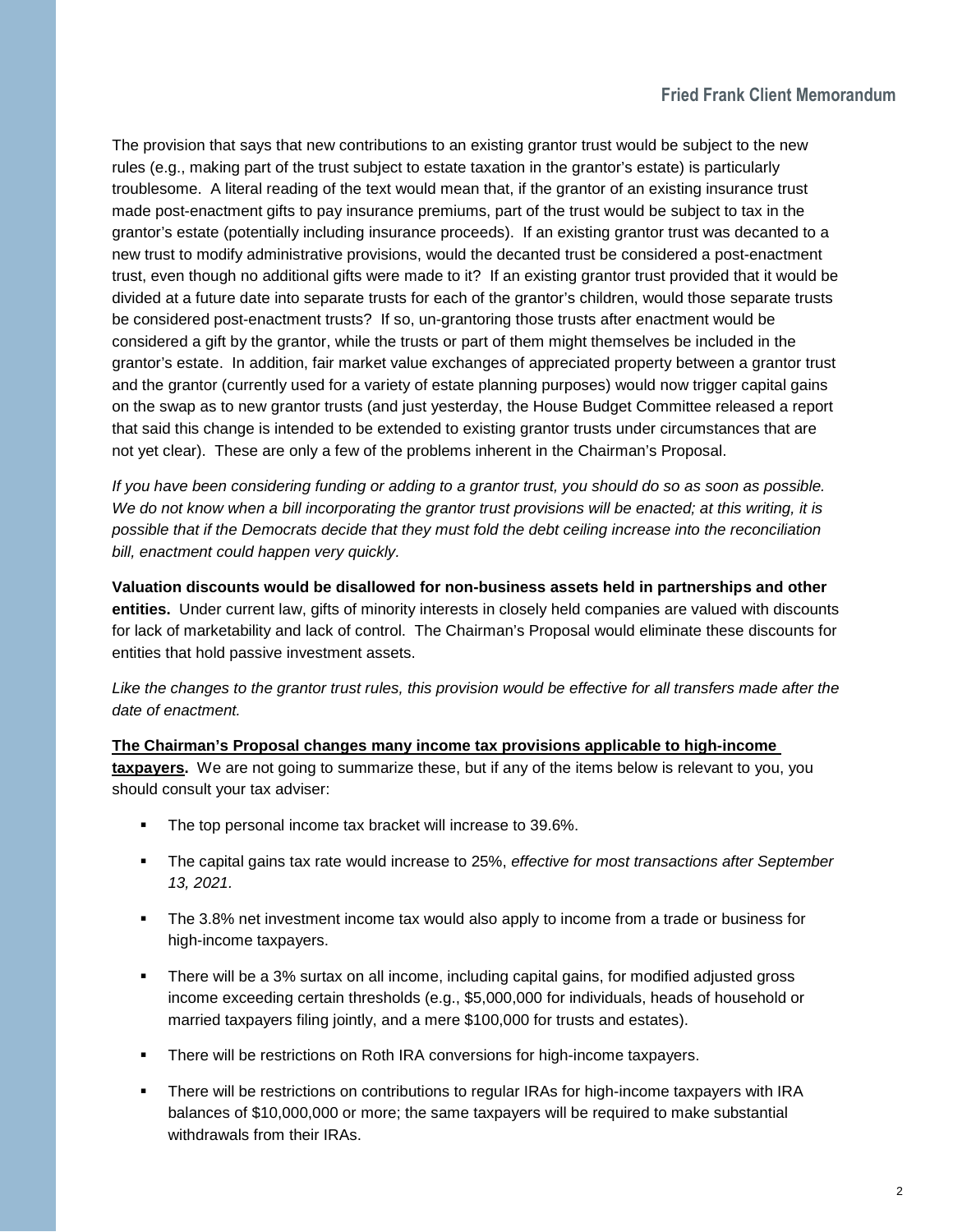**There are some changes to the taxation of carried interests.** 

**What's not in the Chairman's Proposal.** Under current law, an individual's tax basis in property owned at death is "stepped up" to fair market value, often affording considerable capital gains tax savings. Previous statements and plans released by the Biden administration had led many observers to expect this basis "step up" to be targeted by tax reform legislation, but the Chairman's Proposal does not address the issue. Among other tax issues of relevance to our clients, the Chairman's Proposal does not address the deduction for state and local taxes (SALT), and does not change the rules applicable to tax-free exchanges under Section 1031. We understand that there are continuing discussions about these (and other) topics, and they may be addressed as the legislative process continues.

**Conclusion.** Do not delay if you are considering making major gifts this year. Please remember that this legislation may move quickly. This memo is a 30,000-foot view of the current landscape. If you have questions about specific provisions or topics, please contact us.

\* \* \*

### **Authors:**

Brad J. Richter

Ann Berger Lesk

Alex J. Schindler

This memorandum is not intended to provide legal advice, and no legal or business decision should be based on its contents. If you have any questions about the contents of this memorandum, please call your regular Fried Frank contact or an attorney listed below:

### **Contacts:**

| <b>New York</b> |                 |                             |
|-----------------|-----------------|-----------------------------|
| Brad J. Richter | +1.212.859.8630 | brad.richter@friedfrank.com |
| Ann Berger Lesk | +1.212.859.8113 | ann.lesk@friedfrank.com     |